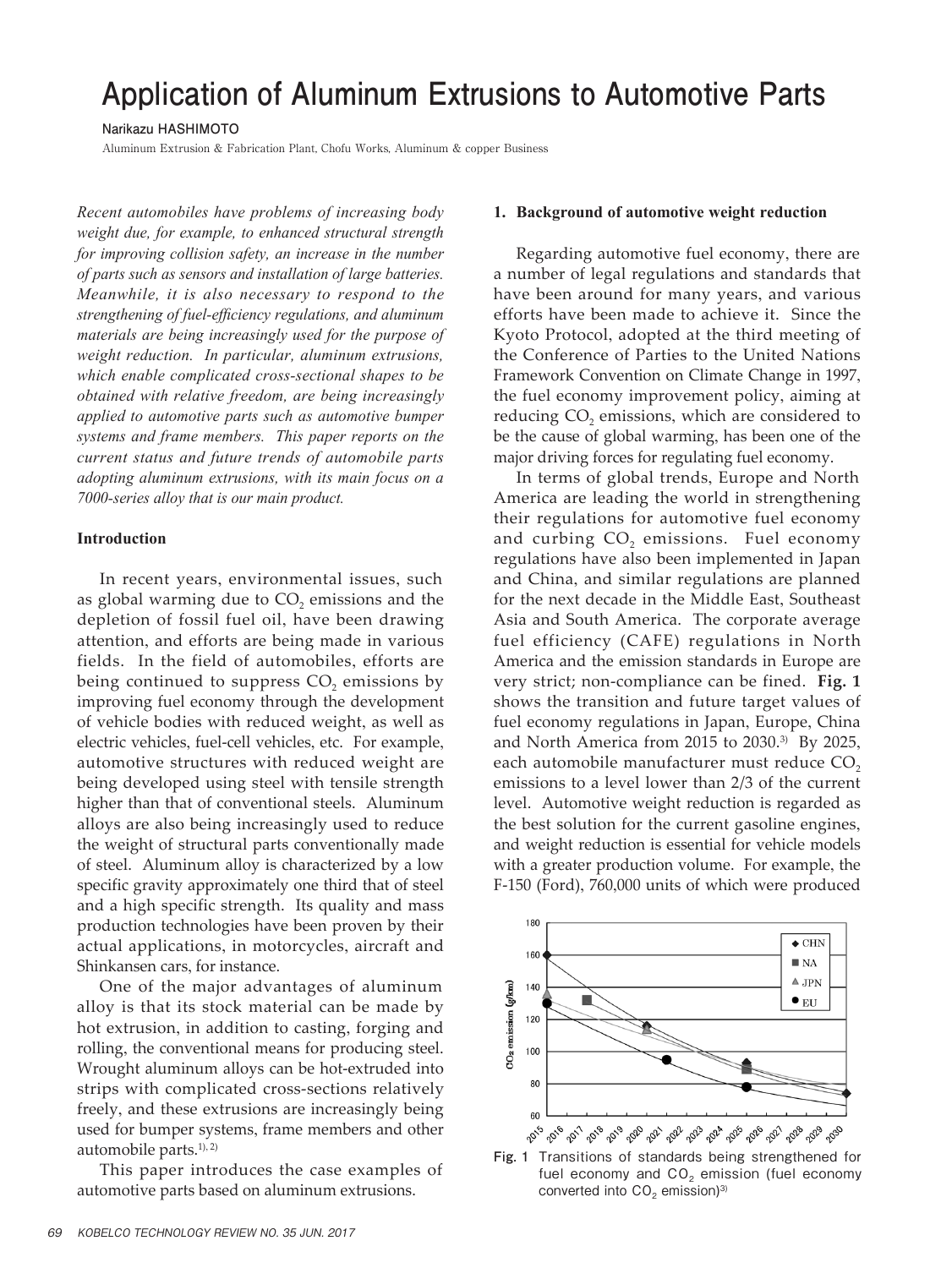in North America in 2014, uses a much greater amount of aluminum than its previous version, and has achieved a weight reduction of approximately 320 kg/unit. The CT-6 (GM) also uses aluminum at an increased rate that accounts for 62% of its vehicle body weight.

Other than these fuel economy regulations, there are the Zero Emission Vehicle (ZEV) program in California4) and the New Energy Vehicle (NEV) program that China plans to implement after 2020. In these programs, automobile manufacturers are obligated to produce automobiles with no CO<sub>2</sub> emissions: electric vehicles and fuel-cell vehicles. Fines are to be imposed if this cannot be achieved, or else the makers must purchase credits from automobile manufacturers like Tesla, which produce only electric vehicles. The state of California stipulates a coefficient called "credit" for each vehicle on the basis of the ZEV types, such as EV, PHEV and HEV, and has established credit criteria to be achieved against their sales volumes. **Fig. 2** shows the credit that will be allocated for environmental vehicles under the ZEV regulation of 2018-2026. It is stipulated that, in 2025, more than 15% of all the vehicles in the state of California must be ones with



zero CO<sub>2</sub> emissions, such as electric vehicles.

Against the background described above, the weight reduction needs for automobile structural materials have continued to increase, and serious attempts are being made not only to replace cast iron and steel with higher-strength steel, but to replace them with light-weight materials such as aluminum and FRP.

With the aim of reducing vehicle body weight, Kobe Steel has been working on technologies for both material and processing; these efforts include improving the forming limit of aluminum alloy sheets used for panels and the performance of forged aluminum products. As described in this paper, Kobe Steel has also been promoting the development of high-strength alloys for aluminum extrusions and has launched various automotive safety members made of aluminum extrusions. This paper introduces the product family of such aluminum extrusions.

#### **2. Aluminum extrusions**

The application of aluminum extrusions has been expanding since the 1960s; it began with extrusions having small cross-sections, such as extruded tubes and multi-hole profiles for engine heat-exchangers. In the 1980s, aluminum alloys in the form of sheets and extruded hollow profiles began to be applied also as the structural materials of vehicle bodies, for which steel had been the main material. As aluminum applications expanded, the reduction of parts-processing costs and cold workability became issues, which have been addressed by improving the chemical compositions and microstructures of the aluminum alloys. Since the 1990s, hydroforming using hydraulic pressure has emerged to make two dimensional extrusions into 3D shapes.

Unlike steel, aluminum can be extruded in Fig. 2 ZEV credit allocated for LVMs<sup>4)</sup> complicated cross-sectional shapes with a varying

| Part name                  | Alloy          | Adoption    | Required characteristic             |
|----------------------------|----------------|-------------|-------------------------------------|
| Door beam                  |                | 1993 $\sim$ | Bending strength, Energy absorption |
| Instrument panel reinforce |                | $2003\sim$  | Rigidity, Bending strength          |
| IPU guard                  | 7000<br>Series | $2012\sim$  | Bending strength                    |
| Seat back bar              |                | $2015\sim$  | Axial strength                      |
| Front side rail            |                | $2016 \sim$ | Axial compressibility               |
| $_{\operatorname{Locker}}$ |                | $2016 \sim$ | Bending strength                    |
| Bumper system<br>(Fr. Rr.) |                | 1992 $\sim$ | Bending strength, Energy absorption |
| Side step                  | 6000           | $2007\sim$  |                                     |
| Back step                  | Series         | $2014\sim$  | Rigidity                            |
| Knee bolster               |                | 2005~       | Compressibility in cross section    |
| Sub flame                  | 5000<br>Series | $2005\sim$  | Rigidity                            |

**Table 1** Applications of aluminum alloy extrusions to automotive structures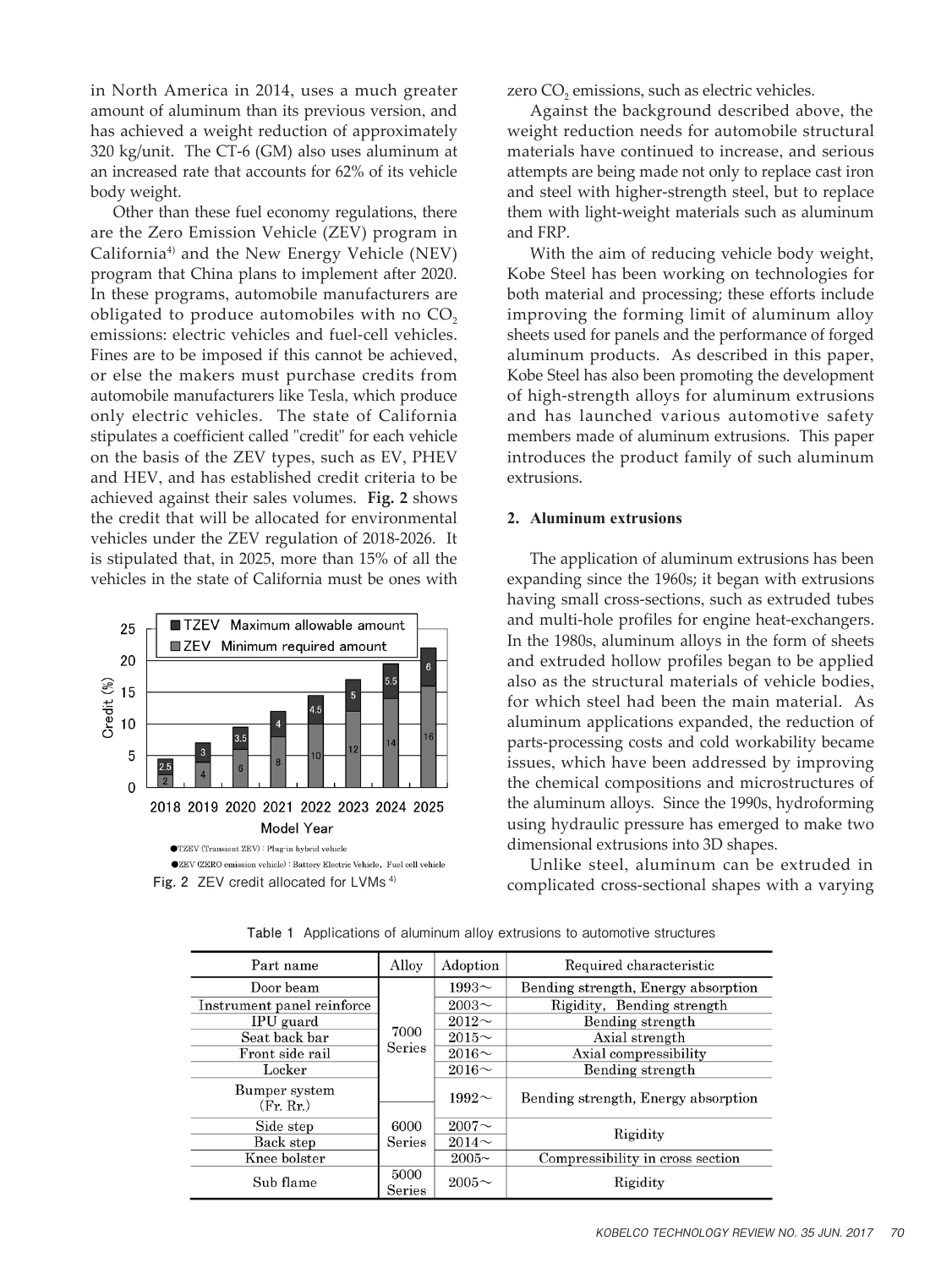wall thickness distribution. With their light weight, they are attracting attention as an effective means of reducing the weight of automobiles.

Kobe Steel began to apply aluminum extrusions to bumper systems and door beams in 1990 and has expanded the application to the structural members of vehicle bodies. **Table 1** summarizes the examples of applications in the past.

#### **3. Bumper system**

#### **3.1 Overview of bumper system**

Recent bumper systems mostly have structures as shown in **Fig. 3**. 2) Such a system comprises a thin shell made of resin, providing the outermost portion, and a foam resin placed therein. Inside the foam resin, a metallic bumper reinforcement is attached to the vehicle body via stays (mounting supports). Some types of vehicles have bumper reinforcing material attached directly to the vehicle bodies; however, as the collision safety standards have become more stringent, stay members are often required to have energy absorbing characteristics. 5)

The main role of a bumper system is to receive impact force first and absorb energy through its deformation. Another role is to transfer the energy that cannot be absorbed by bumper beams to stays and rear members. High-strength materials and cross-sectional shapes have been developed to absorb more energy in the light-weight structure. Recently, high-strength alloys (proof stress of 300 MPa or higher) of the 7000-series (Al-Zn-Mg system) alloys have begun to be used, 6) and there are designs of this sort that have realized a weight reduction of approximately 30% compared with the conventional 6000-series (Al-Mg-Si system) alloys. Furthermore, in response to the strengthening of collision standards, some materials with even higher strength (proof stress of 400 MPa or higher) are also



**Fig. 3** Example of bumper structure

being pursued.

In addition, the energy absorbing members of bumper systems and the like require aluminum alloys that are immune to crack propagation upon crush. Kobe Steel has revealed that grain size and intragranular precipitates are greatly involved in such crush-cracking resistance $6$ ) and exploits this fact in the material development.

#### **3.2 Bumper beam**

The cross-section of a bumper beam is based on a square hollow section without, or with one or more partition(s). **Fig. 4**. shows typical cross-sectional shapes. The shapes (curvatures) are diversified, including both-end curves. **Fig. 5** shows an example of overall shape. There is also a need to process variable cross-sections as shown in **Fig. 6** to ensure conformability to the vehicle body design. Variable cross-sections are required to address the issues of smaller overlap between barriers and vehicle bodies at the time of collision testing, as in the case of narrow offset collision.

Bumper systems are also designed to allow the attachment of hooks for towing vehicles. Their designing has become more challenging not only because of the bending compression upon collision, but also because they must incorporate functions against the tension and fatigue caused by towing.



**Fig. 4** Typical section type of bumper beam





b)Round shape **Fig. 5** Typical bending shape of bumper beam



**Fig. 6** Both-ends-formed bumper beam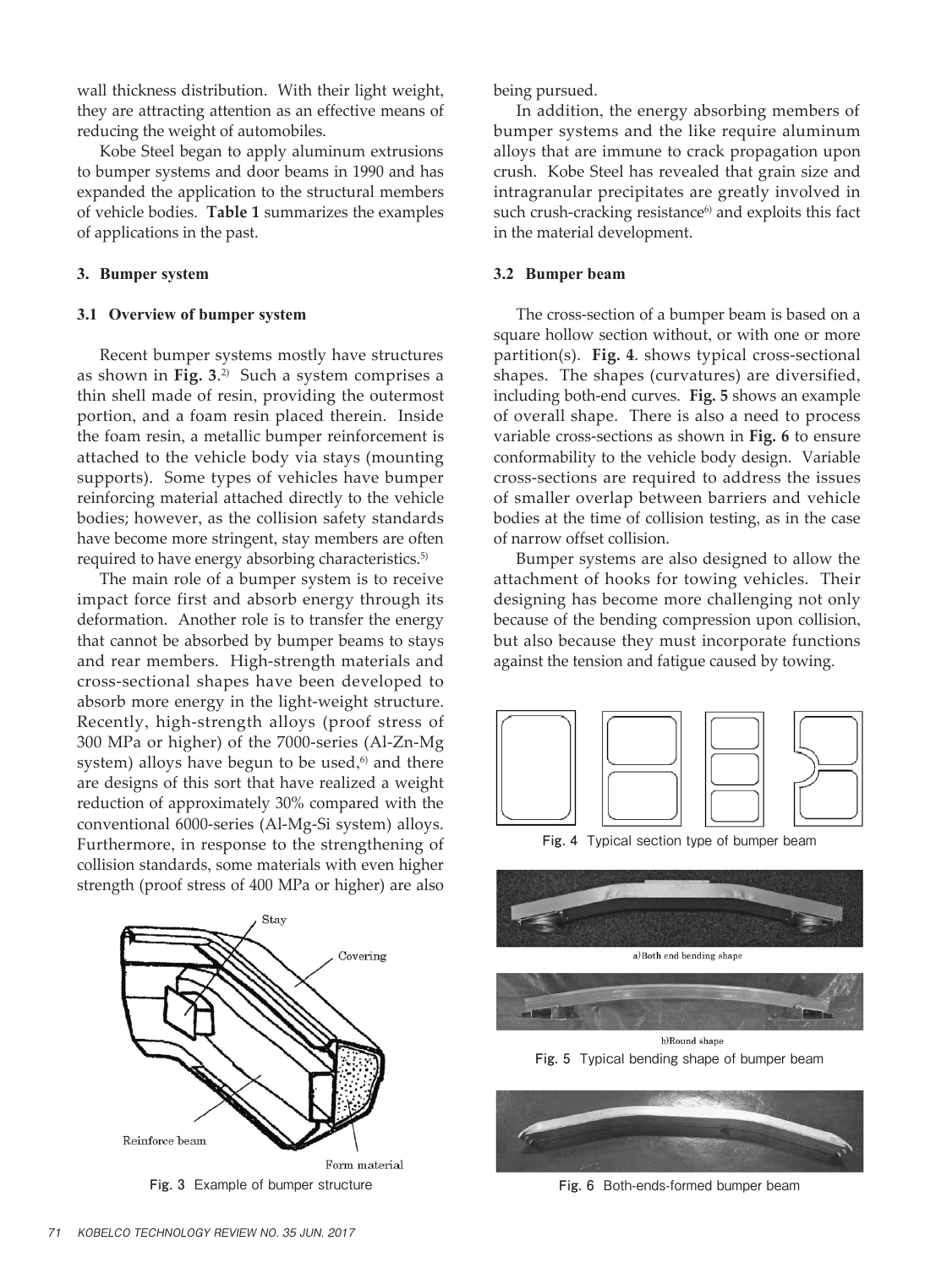

**Fig. 7** Example of front bumper system

Lately, another small beam may be attached under a bumper beam for pedestrian protection (**Fig. 7**). The multi-functionalization of bumper systems is expected to be further accelerated in the future.

### **3.3 Bumper stay**

With the strengthening of safety standards, bumper stays are required to have energy absorbing characteristics, and their collapse behavior upon collision must be controlled.

Steel stays have box-like shapes, welded together and mechanically fastened to aluminum bumper beams. Welded structures are mainly adopted also for commonly used aluminum stays; however, it is difficult to guarantee their strain and quality after welding, and they become costlier than the ones made of steel.

Against this backdrop, Kobe Steel has developed bumper stays made by a swaging method based on electromagnetic forming.

### **3.4 Bumper system utilizing electromagnetic forming**

Electromagnetic forming is a technology for processing subject material and utilizes high magnetic field generated instantaneously when high-voltage, charged in a capacitor with a large capacitance, is discharged at once into an electromagnetic coil. This technology is suitable for forming highly conductive materials such as aluminum and copper. The forming force is applied in a contactless manner, enabling a reduction in the number of dies compared with the press forming method. This technology is expected to enable process reduction, through the simultaneous processing of forming and bonding, and the forming of complex shapes. Hence, research has been conducted to put this technology into practical use. 7)

On the other hand, the coils are subjected to

electromagnetic reaction forces, which are opposite to the forming forces, when forming the subject materials. Hence, increasing the lifetime of coils has been one of the challenges for mass production. Kobe Steel has advanced simulation technologies, such as a newly developed calculation simulator to predict the electromagnetic force distribution during tube expansion. 8) These technologies have been exploited in--to give one example-- developing a technique to increase the durability of coils and have been applied in the mass production process. As a result, a bumper system using electromagnetically formed stays has been put into practice. 9)

Conventional steel stays have parts welded together, a process requiring time and money; this method has the drawback of allowing the welding strain being retained in the final products. Each electromagnetically formed stay shown in **Fig. 8** has a body in the form of a hollow circular tube made of aluminum alloy. An end plate is attached to one end of the hollow circular tube, and the circular tube is electromagnetically expanded to swage-couple the plate. The other end of the circular tube is stretch formed during electromagnetic tube expansion, which simultaneously forms a mounting portion.

Although depending on the shapes of parts, the expansion and swaging of aluminum tubes with electromagnetic force eliminates the need for welding and approximately halves the number of processing steps. There is also no welding strain involved, and the number of parts for constructing a stay can be reduced. The electromagnetically formed stay has a mass approximately 1/2 that of the conventional steel stay with equivalent strength performance.

**Fig. 9** shows an example of a bumper system, in which a bumper beam and stays are directly coupled



Fig. 8 Bumper stays produced by electro-magnetic forming



**Fig. 9** Bumper system combining stay with beam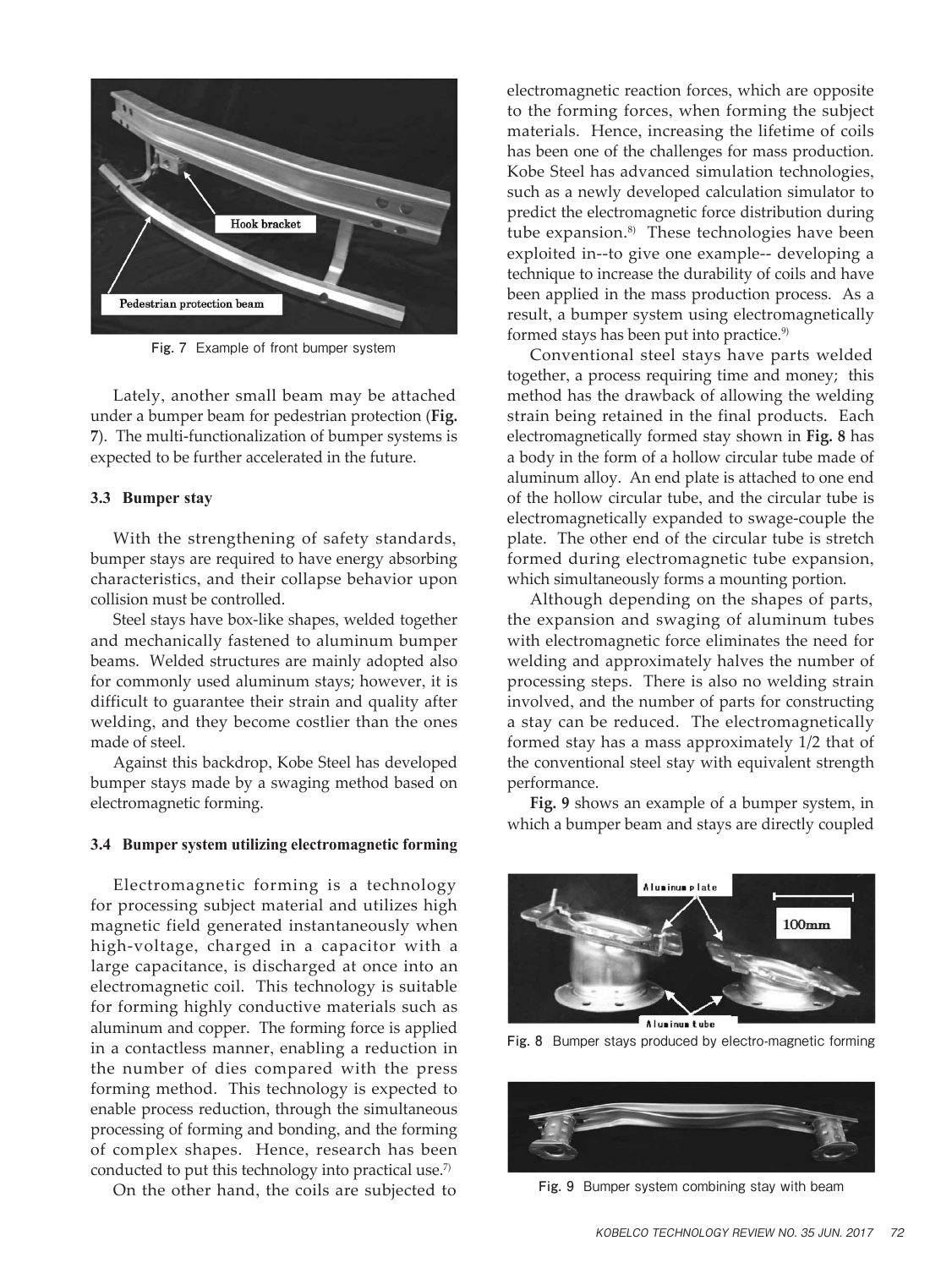by electromagnetic forming without a plate. The bumper and stays are integrated by swaging, and further weight reduction has been achieved thanks to the reduced number of parts and the weldless structure.

## **4. Door beam**

Door beams are one of the most important safety members for protecting passengers from the lateral collision of automobiles and are currently installed in most automotive doors. **Fig.10** shows an example of door beams.

Each door beam is required to have the ability to absorb energy upon collision and to prevent large deformation of the door. Although the final performance against lateral collision is evaluated by actual vehicle testing, each door beam is usually evaluated by a 3-point bending test with the beam simply supported at both ends. The shapes of door beams are designed with the required characteristics of maximum bending load and amount of energy absorption.

The door beams designed by Kobe Steel have a basic structure with Ⅱ-shaped cross-sections,



the shape having the highest bending efficiency. For a given amount of energy absorption, a weight reduction of approximately 30% has been achieved compared with the high-tensile-strength steel pipe currently used.

The recent trends include door beams having large-R shapes to shorten the free running distance upon collision and door beams having crushed ends to improve their attachability to the door inner panel. Application of these processes means that considerable residual stress occurs. Kobe Steel reduces the risk of SCC by controlling the residual stress occurring in the process to lead to practical applications. In addition, door beams require high shape accuracy, and the improvement of processing accuracy has become a subject for the future.

### **5. Vehicle body frame member**

The application of aluminum in bumper systems and door beams has been studied for approximately the past 20 years and is on the point of becoming established as a technique for reducing vehicle body weight. Future weight reduction, however, is considered to need the application of high strength aluminum extrusion in vehicle body frames.

The Cadillac CT6, unveiled at Euro Car Body 2015, applies a number of aluminum extrusions. 10) A Kobe Steel 7000-series alloy was adopted for its three components, namely, the crash can, front rail and rocker, which served as elements for reducing the body weight by approximately 100 kg. **Fig.11** shows the application portions. 10) Although 6000-series alloys were sometimes used for vehicle body frames in the past, this was the first case where a 7000-series alloy was applied. 10)

Its application in frame members arranged **Fig.10** Aluminum door beam crosswise in vehicle bodies has also begun, in



Fig.11 7000-series alloy extrusion applied to frames of production vehicles<sup>10)</sup>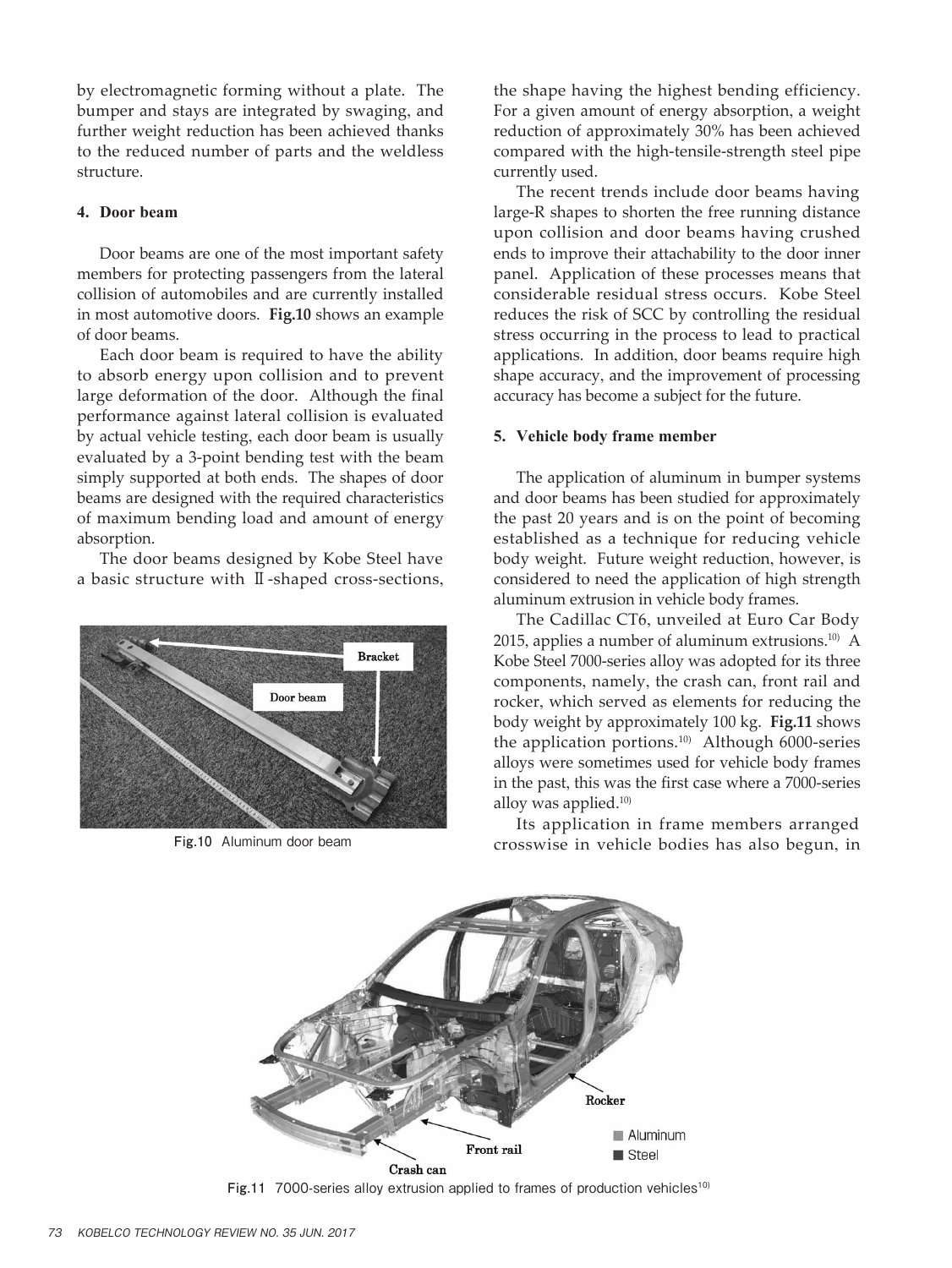

**Fig.12** Seat back bar

addition to its use in the frame members of vehicle bodies arranged lengthwise, such as rockers. For example, there is a case in which a 7000-series alloy was applied to a cross member called a seat back bar (**Fig.12**). In addition to its offering more collision safety than the previous model, in which hightensile-strength steel of 780 MPa was used, this alloy has realized a weight reduction of approximately 1.9 kg. 11)

As large batteries are installed in vehicles, the battery frames have also begun to be made of aluminum. Kobe Steel has also manufactured a product called a guard frame. This is a type of battery frame and comprises a member for preventing the battery from penetrating into the rear seat upon rear end collision. A 7000-series alloy is adopted to achieve the strength required.

The 7000-series alloys have a strength that is 1.5 times or more higher than that of 6000-series alloy, which is advantageous for weight reduction. However, to further advance the application of 7000-series alloy in the future, it is important to solve issues such as the suppression of SCC by residual stress control, the joining of dissimilar materials and optimization of component structures.

### **6. Exterior parts**

Kobe Steel manufactures side steps (**Fig.13**) and back steps for passengers getting on and off; these steps are exterior parts combining aluminum extrusion with resin and iron parts. They have structures in which PP resin is used for the appearance where design is considered to be important, and aluminum extrusions of the 6000-series are used to ensure the rigidity required for the step boards. These steps are mechanically attached by screws and/or clips.

The brackets are made of pressed iron, which is less costly, and the joints of dissimilar materials using aluminum extrusions are treated against electrolytic corrosion using cation painting. Each component requires different performance and has an arrangement of materials most suitable for each characteristic. The side step is an example of



**Fig.13** Side step

automotive parts designed on the basis of "specific types used in specific parts."

In order to simultaneously achieve weight reduction and minimum cost, components combining dissimilar materials are expected to increase in the future.

## **Conclusions**

The 7000-series aluminum extrusions can be made into high-strength materials and be formed into profiles with hollow cross-section. Hence, they are being increasingly valued as a material suitable for high-strength members. On the other hand, they cannot be subjected to complicated forming, unlike the press forming of sheets, and it is difficult in many cases to apply them by simple material replacement, imitating appearance configurations. Thus, it is important to understand the function required for each part first and optimize its shape to suit aluminum extrusion.

As the applications of aluminum extrusions to automotive parts increase in the future, there may be combinations with various materials. Hence, technologies such as joining and surface treatment will become even more important.

Kobe Steel will strive to continue to develop the application of aluminum extrusions by combining the technologies of materials, processing, designing, simulation and bonding of aluminum alloys. Aiming at a further reduction of weight and cost, Kobe Steel will continue to develop one-of-a-kind technologies to please its customers.

## **Reference**

- 1) N. Aiura et al. *R&D Kobe Steel Engineering Reports*. 2002, Vol.52, No.3, p.83.
- 2) T. Hashimura et al. *R&D Kobe Steel Engineering Reports*. 2002, Vol.52, No.3, p.98.
- 3) T. Tomioka et al. Nikkei Automotive. 2016.3, p.43.
- 4) *State of California AIR RESOURCES BOARD. PROPOSED*